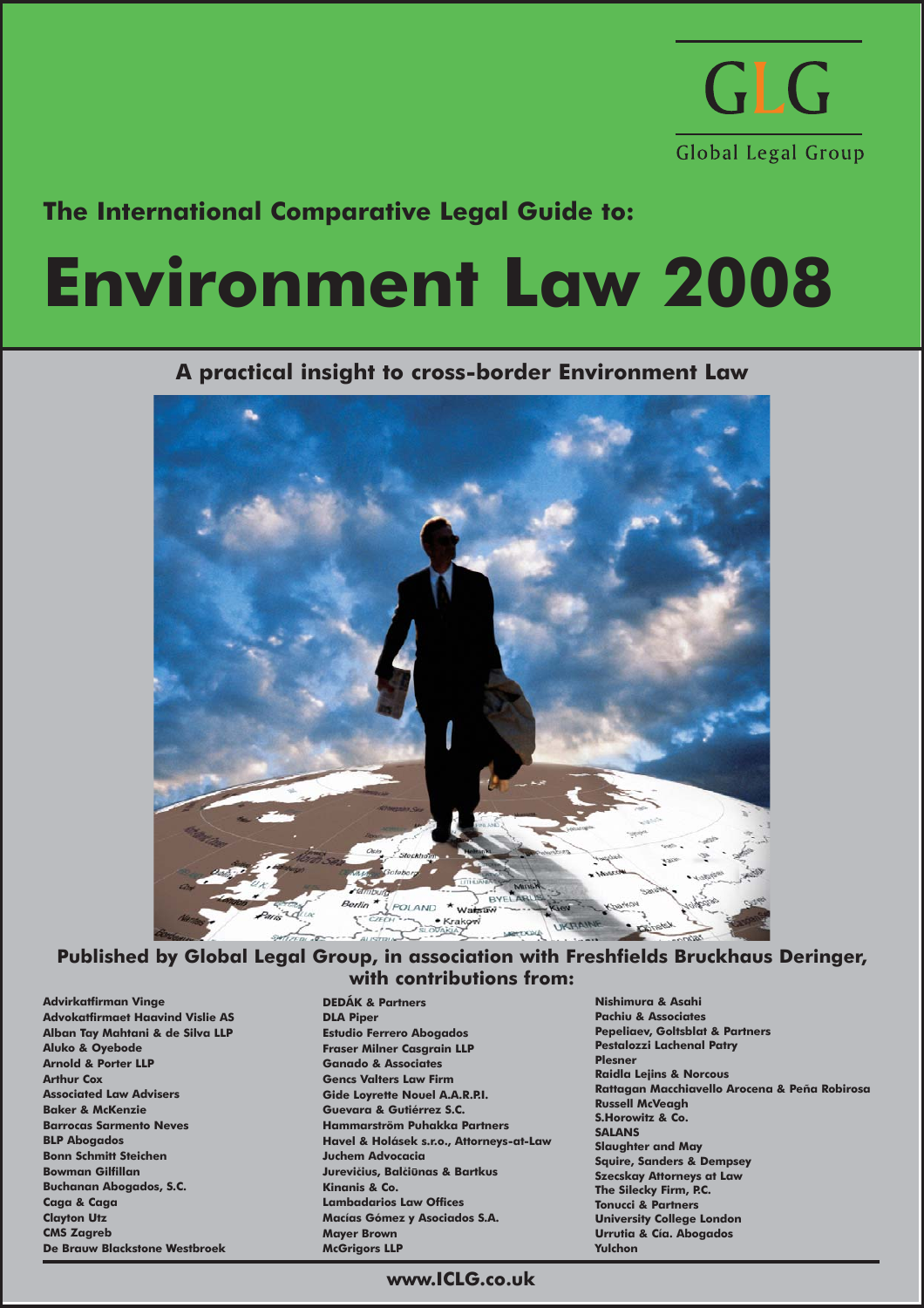## **Latvia**

### **Gencs Valters Law Firm**

#### **1 Environmental Policy and its Enforcement**

**1.1 What is the basis of environmental policy in Latvia and which agencies/bodies administer and enforce environmental law?**

The backbone of environmental policy in Latvia is set up by the *Environmental Protection Act (Vides aizsardzibas likums)*, which in general reflects the environmental protection approach adopted by the European Community. This legislative enactment provides following principles to be applied for the protection of environment either by legislators and executives in their decisions: sustainable development principle, "polluter pays" principle, precaution principle; prevention principle and assessment principle.

The main agencies and bodies supervised by the Ministry of Environment are the following:

- *State Environment Service (Valsts vides dienests)*, which consists of eight regional *Environmental Boards* and the *Marine and Inland Waters Administration*. Those bodies perform environment control either in territory and waters of Latvia, which includes the grant of permits and licences for pollution emissions, waste management and activities with the chemicals.
- *Environment State Bureau (Vides parraudzibas valsts birojs)*, which performs the environmental impact assessment, environmental risk of industrial disasters assessment, as well activities in respect of pollution permits and management of packaging waste.
- *Radiation Safety Centre (Radiacijas drošibas centrs)*, which overseas the usage of radiation sources.
- *Latvian Environment, geology and meteorology agency* (Latvijas Vides, *geologijas un meteorologijas agentūra*), which performs the monitoring and gathering of environmental and sustainable development data. This environmental body keeps as well the Register of the Greenhouse Gas Emission Units.
- *Latvian Environmental Protection Fund Administration (Latvijas vides aizsardzibas fonda administracija)*, which performs the management of public money for the environmental projects.
- *State hazardous waste management agency (BAPA) (Bistamo atkritumu parvaldibas valsts agentura (BAPA)),* which performs the activities of nuclear waste.

Moreover the municipal authorities are entitled to enforce environmental law in certain scope in their territories (such as management of waste).



**1.2 What approach do such agencies/bodies take to the enforcement of environmental law?**

In general the Latvian environmental authorities take an ex post, rather than an ex ante approach to the enforcement of environmental law.

**1.3 To what extent are public authorities required to provide environment-related information to interested persons (including members of the public)?**

*Environmental Protection Act (Vides aizsardzibas likums)* provides, that the public authorities are required to provide the environment-related information if so requested by the members of the public. The public is entitled to receive the information, if such is available. The applicant requesting environment-related information shall not have to justify to what purposes this information is necessary.

#### **2 Environmental Permits**

**2.1 When is an environmental permit required, and may environmental permits be transferred from one person to another?**

Environmental permits either for category A or B are required for the major or medium polluting activities performed by the business. A category A permit is required for major polluting facilities, which are specified in the list (Attachment No 1) of the *Pollution Act (likums Par piesarnojumu)*. Category B permits are required for medium polluting facilities, which are specified by the governmental regulation. The pollution permits of category A and B are provided by the regional *Environmental Board* of the territory, where facility is located. The activities of minor polluting effects specified in the governmental regulations as C category polluting activities shall be notified to the regional *Environmental Board* at least 30 days prior of such activities take place. It is prohibited to spread the polluting activities between several facilities or installations in order to decrease the total capacity of the polluting activity. Greenhouse Gas Emission Permit shall be required for facilities and installations specified in the list (Attachment No 2) of the *Pollution Act*. The permits of collection, reloading, sorting and storages of waste are required by the *Waste Management Act (Atkritumu apsaimniekošanas likums).*

Environmental permits can be transferred from one person to another. In such case the regional *Environmental Board* specifies the change of operators in the permit without changes of the terms and conditions of such permit.

#### **ICLG TO: ENVIRONMENT LAW 2008 WWW.ICLG.CO.UK**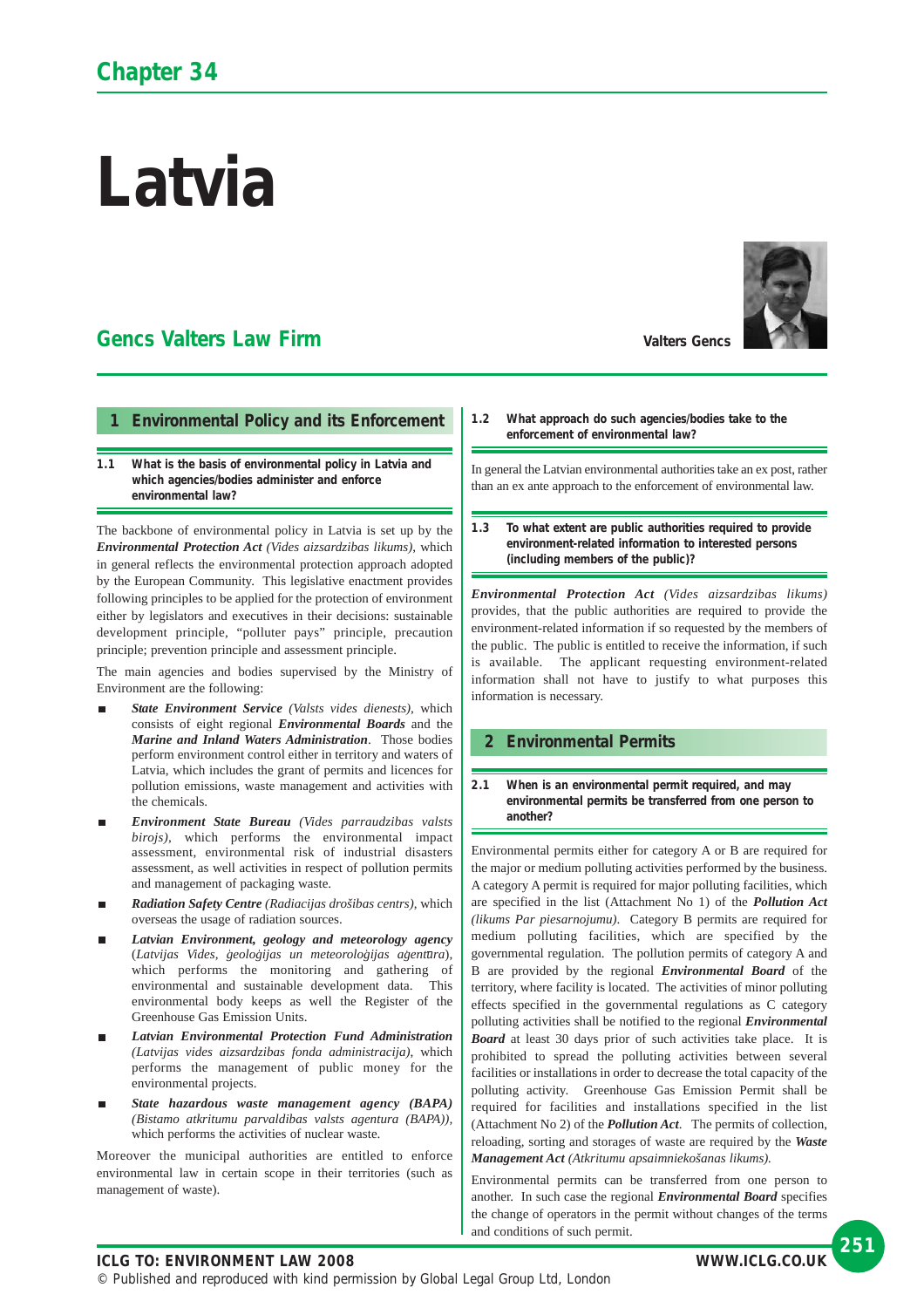**2.2 What rights are there to appeal against the decision of an environmental regulator not to grant an environmental permit or in respect of the conditions contained in an environmental permit?**

All decisions of regional *Environmental Boards* either not to grant an environmental permit or in respect of the conditions contained in an environmental permit might be appealed to the *Environment State Bureau (Vides parraudzibas valsts birojs)*. Such appeal rights might be used by the operator of pollution installation within one month after such decision enters into force.

#### **2.3 Is it necessary to conduct environmental audits or environmental impact assessments for particularly polluting industries or other installations/projects?**

There might be instances, such as when the Environmental Impact Assessment (EIA) is required in order to obtain the environmental permit, as provided for by the *Environmental Impact Assessment Act (likums Par ietekmes uz vidi novertejumu)*. In general those are the occasions, when:

- the pollution activities are included in the list (Annex No 1) of the *Environmental Impact Assessment Act*;
- so required by the international agreements; or
- if environmental authority requires so on the base of:
	- results of Initial Assessment (such list (Annex No 2) of the *Environmental Impact Assessment Act* provides the instances, when such Initial Assessments are mandatory); or

several intended polluting activities have an impact on one territory taking into account the joint and reciprocal impact of the intended activities.

#### **2.4 What enforcement powers do environmental regulators have in connection with the violation of permits?**

Environmental authorities have enforcement powers to stop the operation of polluting facility or installation if either conditions of the environmental permits are violated or respective environmental permits are not obtained at all. In case there are violations of conditions of the environmental permit, in order to stop the polluting operation, the environmental authority at first shall warn the operator about such violations and provide term from 3 days to 3 months to bring to an end such violations. If the violations are not brought to an end in this term, the authority takes the decision to stop the said polluting operation. If the pollution is generated without a respective environmental permit, the environmental authority makes the decision to stop the operation without warning. The decision enters into force immediately and shall be executed without delay. The decision to stop the operation may be appealed to the *Environment State Bureau (Vides parraudzibas valsts birojs)* and afterwards to the court, however, this does not stop the execution of such decision.

#### **3 Waste**

**3.1 How is waste defined and do certain categories of waste involve additional duties or controls?**

The concept '*waste*' is defined by the *Waste Management Act* (*Atkritumu apsaimniekošanas likums*) as 'any object or substance, which the possessor thereof disposes of, or intends to or is forced to dispose of, and which conforms to the categories specified in the waste classification'.

The two main categories of the waste are considered by the Waste

Management Act to whom different duties and controls apply:

- *hazardous waste* which has characteristics, which make it hazardous to humans and environment; the characteristics and further classification of hazardous waste is provided by the *Regulations No 985 of 30.11.2004*.; the specific regulation of hazardous waste is provided by the *Waste Management Act* and *Regulations No 319 of 23.07.2002*. and *Regulations No 371 of 08.07.2003*.; and
- *municipal waste* is any other waste except the hazardous waste; has specific regulation provided by the Waste Management Act;

The certain other waste categories involving additional duties or controls are:

- *electrical and electronic equipment waste* has specific ÷ regulation provided by the *Waste Management Act* and *Regulations No 923 of 09.11.2004*.;
- *end of life vehicles waste* has specific regulation provided п by the *End of Life Vehicles Management Act (Nolietotu transportlidzeklu apsaimniekošanas likums)* and *Regulations No 243 of 06.04.2004.*; '
- *asbestos waste* has specific regulation provided by п Regulations No 332 of 25.04.2006.;
- *nuclear waste* has specific regulation provided by the  $\blacksquare$ Regulations No 129 of 19.03.2002. and Regulations No 157 of 16.04.2002.; and
- *waste from ships* has specific regulation provided by the Regulations No 129 of 19.03.2002. and Regulations No 445 of 08.10.2002.

#### **3.2 To what extent is a producer of waste allowed to store and/or dispose of it on the site where it was produced?**

Permission shall be obtained form the regional *Environmental Boards* in order to store the waste on the site where it was produced. The order to obtain such permission is provided by the *Regulations No 413 of 23.05.2006.* Such waste storing permission is not required, if the producer of waste has the Environmental Permit of category A or B and the conditions of waste storage are provided there.

**3.3 Do producers of waste retain any residual liability in respect of the waste where they have transferred it to another person for disposal/treatment off-site (e.g. if the transferee/ultimate disposer goes bankrupt/disappears)?**

Producers of waste do not retain any residual liability in respect of the waste, if they transferred such waste to another person for disposal or treatment off-site.

**3.4 To what extent do waste producers have obligations regarding the take-back and recovery of their waste?**

Obligations regarding the take-back and recovery of the waste might arise from the collection systems in respect to the *waste of electrical and electronic equipment* and *end of life vehicles* based on the *Directive 2002/96/EC* and *Directive 2000/53/EC* imposed in the legal system of Latvia.

**252**

© Published and reproduced with kind permission by Global Legal Group Ltd, London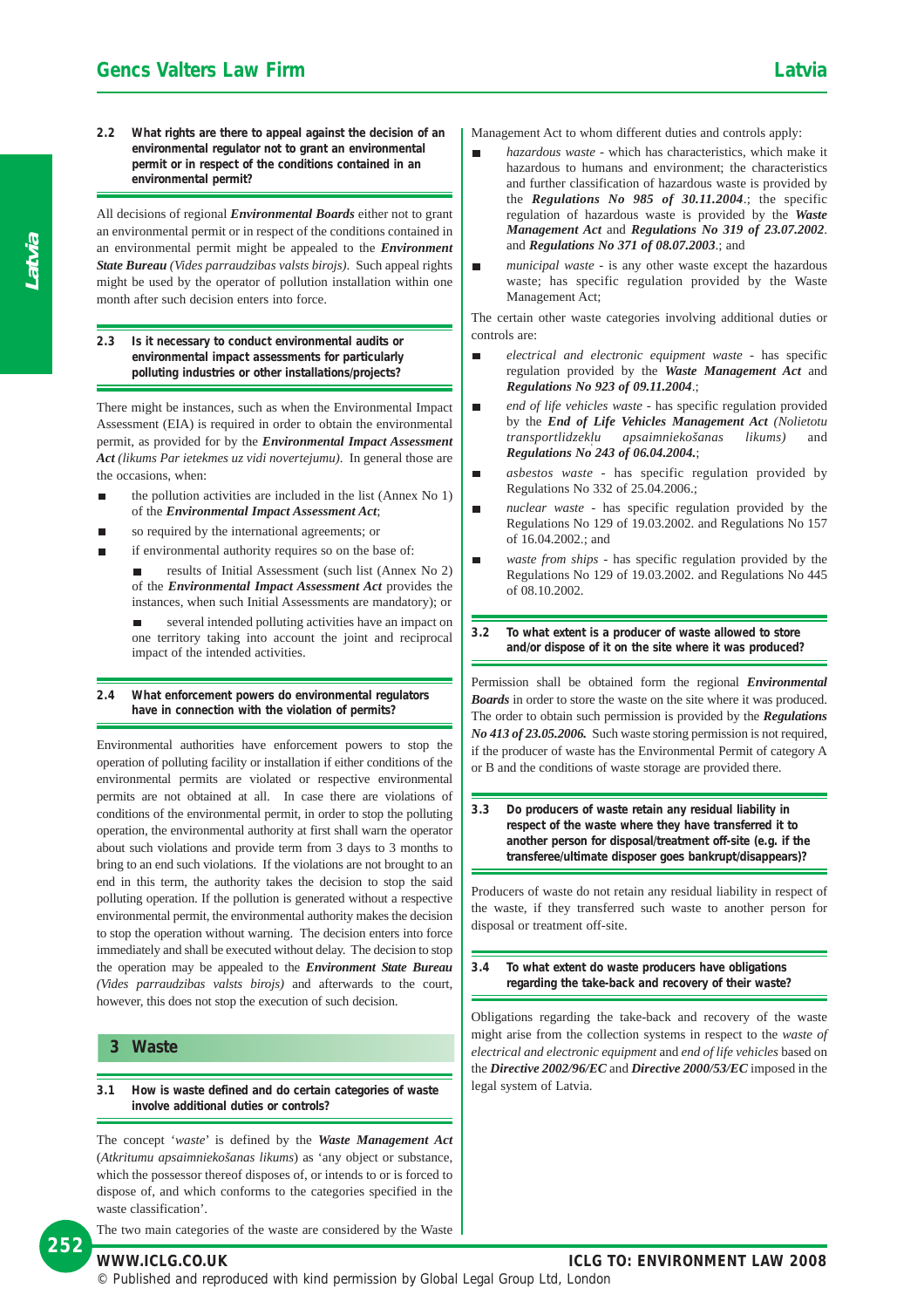#### **4 Liabilities**

**4.1 What types of liabilities can arise where there is a breach of environmental laws and/or permits, and what defences are typically available?**

Criminal liability of up to 20 years' imprisonment can arise by applying the *Criminal Code (Kriminallikums)*; and administrative liability of imposing fines up to LVL 10,000.00 (approx. EUR14,230.00) by applying the *Administrative Penal Code* (*Administrativo parkapumu kodekss*). Civil liability can arise to compensate the damages to the persons or state. The strict liability might arise by violations of environmental laws in civil cases by applying liability rules of the *Civil Code (Civillikums)* and *Environmental Protection Act (Vides aizsardzibas likums)*. In strict liability cases, the defendants fault is considered as already proved, and the plaintiff has no burden in respect to this; in such cases the defendant may defend himself by proving that the damage was caused by *force majeure*, or by the plaintiff's own intent or major negligence.

#### **4.2 Can an operator be liable for environmental damage notwithstanding that the polluting activity is operated within permit limits?**

By violating the environmental law and notwithstanding that the polluting activity is operated within environmental permit limits, an operator might be liable for environmental damage.

**4.3 Can directors and officers of corporations attract personal liabilities for environmental wrongdoing, and to what extent may they get insurance or rely on other indemnity protection in respect of such liabilities?**

The executives of corporations as well as the corporation itself might get insurance of civil liability. What concerns criminal and administrative liability is that the directors and officers are not able to get insurance or rely on other indemnity protection for their environmental wrongdoings. As a general rule the violating persons rather than corporation will be liable for violations provided by the *Criminal Code (Kriminallikums)*, however there can be a possibility that the directors and officers do not have administrative liability, as the fine for such violation is provided by the *Administrative Penal Code (Administrativo parkapumu kodekss)* for the company only.

**4.4 What are the different implications from an environmental liability perspective of a share sale on the one hand and an asset purchase on the other?**

In case of shares purchase, all historical environmental liabilities are transferred. In case of asset purchase, if otherwise not agreed by the purchase agreement, the historical environmental liabilities are not transferred.

**4.5 To what extent may lenders be liable for environmental wrongdoing and/or remediation costs?**

If a lender is neither the operator of polluting facility nor owner of polluted land, he is not liable for environmental wrongdoing and/or remediation costs.

### **5 Contaminated Land**

#### **5.1 What is the approach to liability for contamination (including historic contamination) of soil or groundwater?**

In general the operator of the facility, who contaminated the land, is liable for the remediation of such land. The owner is not liable for any historical contamination, except if he had decisive influence on the operator of the facility which created pollution.

**5.2 How is liability allocated where more than one person is responsible for the contamination?**

The liability of several polluters is allocated depending on the harm caused to the environment by each person. Quantity and type of emissions, as well as the time of polluting activity, shall be considered for the allocation of liabilities in such case.

**5.3 If a programme of environmental remediation is 'agreed' with an environmental regulator can the regulator come back and require additional works or can a third party challenge the agreement?**

The *Pollution Act (likums Par piesarnojumu)* provides procedures that the programme of environmental remediation shall be prepared by the performer of such remediation according to the remediation tasks set by the regional *Environmental Board*. Such programmes shall be accepted by the Environmental Authority. As far as it is concerned the programme is on track and in accordance as are the tasks provided by the Authority. It is unlikely that the regional *Environmental Board* will return and require additional operations to be performed.

**5.4 Does a person have a private right of action to seek contribution from a previous owner or occupier of contaminated land when that owner caused, in whole or in part, contamination; and to what extent is it possible for a polluter to transfer the risk of contaminated land liability to a purchaser?**

A new owner has a private right of action to seek contribution from a previous owner of contaminated land when that owner caused contamination. That also applies to cases when the previous owner of the land was unaware of the contamination. The *Pollution Act* (*likums Par piesarnojumu*) provides mandatory obligation to the previous owner to inform the new owner about contamination or potential contamination of the transferred property or land nearby. The parties are entitled to transfer the full risk of contaminated land liability to the new owner by the agreement.

**5.5 Does the government have authority to obtain from a polluter monetary damages for aesthetic harms to public assets, e.g., rivers?**

The government has no authority to obtain monetary damages from a polluter for aesthetic harm to public assets.

**253**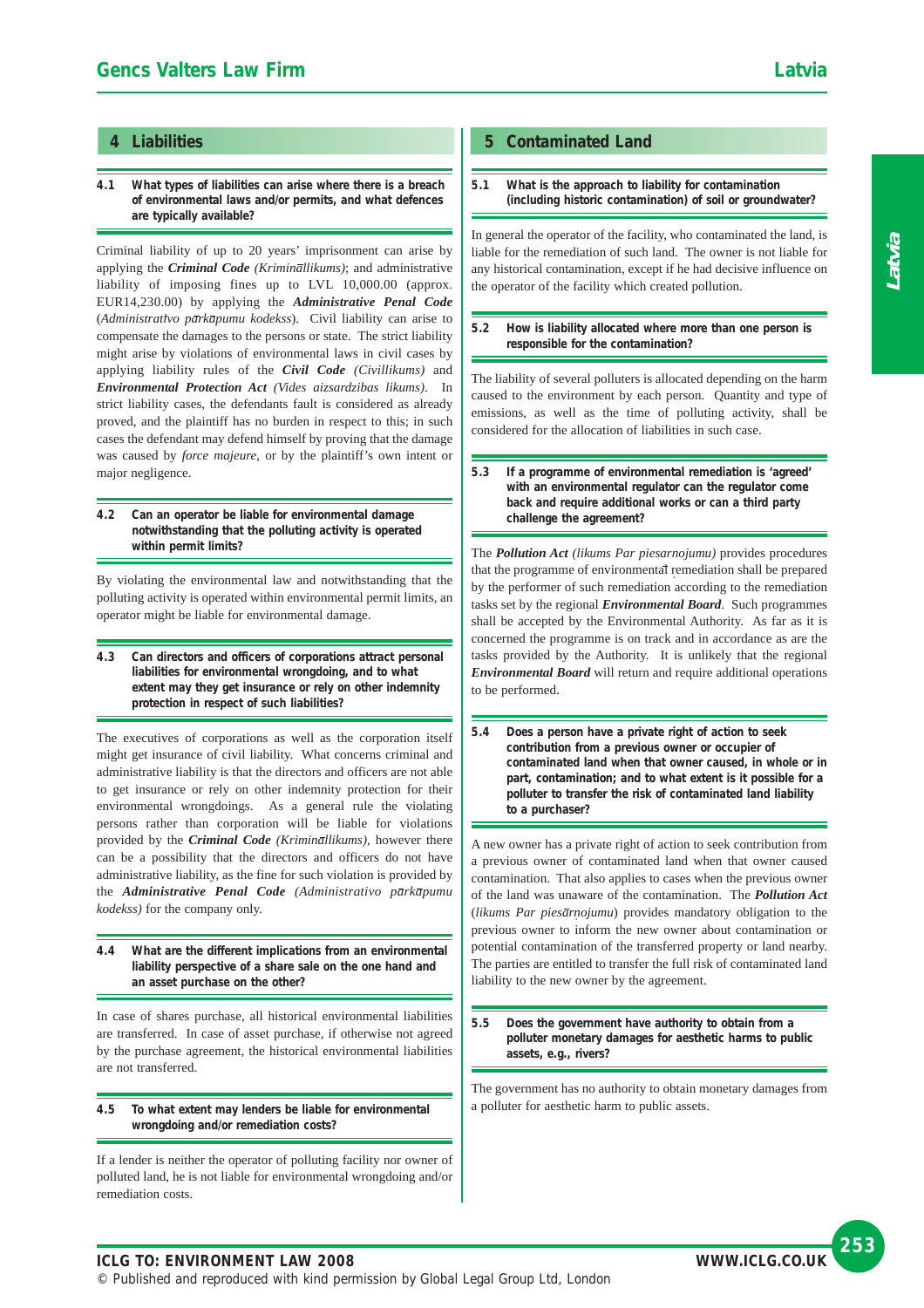#### **6 Powers of Regulators**

**Latvia**

**6.1 What powers do environmental regulators have to require production of documents, take samples, conduct site inspections, interview employees, etc.?**

*Environmental Protection Act* (*Vides aizsardzibas likums*) provides the environmental authorities with the following powers:

- to prohibit performance violating the environmental law, which negatively affect the environment and endangers human life and health;
- to order the provision of information, free of charge, required for environmental control, which includes the provision of documents;
- to conduct site inspection, if this is required for the control of environmental law, when performing the scheduled inspections or there is justified suspicion in respect to the violations of the environmental law; that includes without disturbance to enter or drive in the site and perform inspection of territory, installation or any other object;
- to take test samples and perform control measurements;
- to take decisions by applying the environmental law;
- to apply the environmental penalties and fines provided by the *Administrative Penal Code* (*Administrativo parkapumu kodekss*);
- to stop ships and other vessels and order to go to the port or coast;
- to stop vehicles situated outside of roads in the coastal zone of Baltic Sea and the Gulf of Riga or protected nature area; and to eliminate and stop such violation; and
- to perform any other activity provided by the environmental law.

#### **7 Reporting / Disclosure Obligations**

**7.1 If pollution is found on a site, or discovered to be migrating off-site, must it be disclosed to an environmental regulator or potentially affected third parties?**

The *Pollution Act* (*likums Par piesarnojumu*) provides mandatory obligation to disclose either to the respective regional *Environmental Board* or municipality about pollution or potential pollution on a site. In case such pollution has potential to harm humans or the environment, the regional *Environmental Board* shall announce this to the affected third parties.

**7.2 When and under what circumstances does a person have an affirmative obligation to investigate land for contamination?**

A person has no obligation to investigate land for contamination. This shall be done by the regional *Environmental Board*, and a person, in certain cases, shall disclose the pollution and compensate the expense of such investigation of land contamination.

**7.3 To what extent is it necessary to disclose environmental problems, e.g. by a seller to a prospective purchaser in the context of merger and/or takeover transactions?**

The *Pollution Act* (*likums Par piesarnojumu*) provides mandatory  $obligation$  of a seller to disclose all information regarding contamination or potential contamination of the transferred property and even contamination or potential contamination in the surrounds of the said transferred property.

#### **8 General**

**8.1 Is it possible to use an environmental indemnity to limit exposure for actual or potential environment-related liabilities, and does making a payment to another person under an indemnity in respect of a matter (e.g. remediation) discharge the indemnifier's potential liability for that matter?**

In general the polluter is responsible for environment-related liabilities. The transfer of actual or potential environment-related liabilities from polluter to non-polluter is possible by contractual means whether payment for this is made or not - however, in such case the polluter remains liable anyway; the amount of such liabilities can be covered from the non-polluting party afterwards.

**8.2 Is it possible to shelter environmental liabilities off balance sheet, and can a company be dissolved in order to escape environmental liabilities?**

Existing and potential liabilities shall be shown on a balance sheet. The dissolving or reorganisation of the company in order to escape the environmental liability is quite hard, as legal tools are provided to not avoid this, especially in case of bad faith.

**8.3 Can a person who holds shares in a company be held liable for breaches of environmental law and/or pollution caused by the company, and can a parent company be sued in its national court for pollution caused by a foreign subsidiary/affiliate?**

The *Commercial Code* (*Komerclikums*) provides, that the shareholder is not liable for the obligation of the company. Therefore neither the natural person holding shares nor the parent company can be held liable for breaches of environmental law.

**8.4 Are there any laws to protect "whistle-blowers" who report environmental violations/matters?**

"Whistle-blowers", who report environmental violations during the course of employment, are protected by the *Labour Act* (*Darba likums*). In such cases the employers is prohibited from performing any negative effects on such employees. In case of a dispute, that will be the onus of the employers to prove, that the performance of the negative effects are not due to the employees report.

**8.5 Are group or "class" actions available for pursuing environmental claims, and are penal or exemplary damages available?**

Group actions are available in Latvia, but these are not the same as the US-style "class actions". Penal and exemplary damages are not available.

#### **9 Emissions Trading and Climate Change**

**9.1 What emissions trading schemes are in operation in Latvia and how is the emissions trading market developing there?**

The *EU Emissions Trading Scheme* is in operation in Latvia based

**WWW.ICLG.CO.UK ICLG TO: ENVIRONMENT LAW 2008**

© Published and reproduced with kind permission by Global Legal Group Ltd, London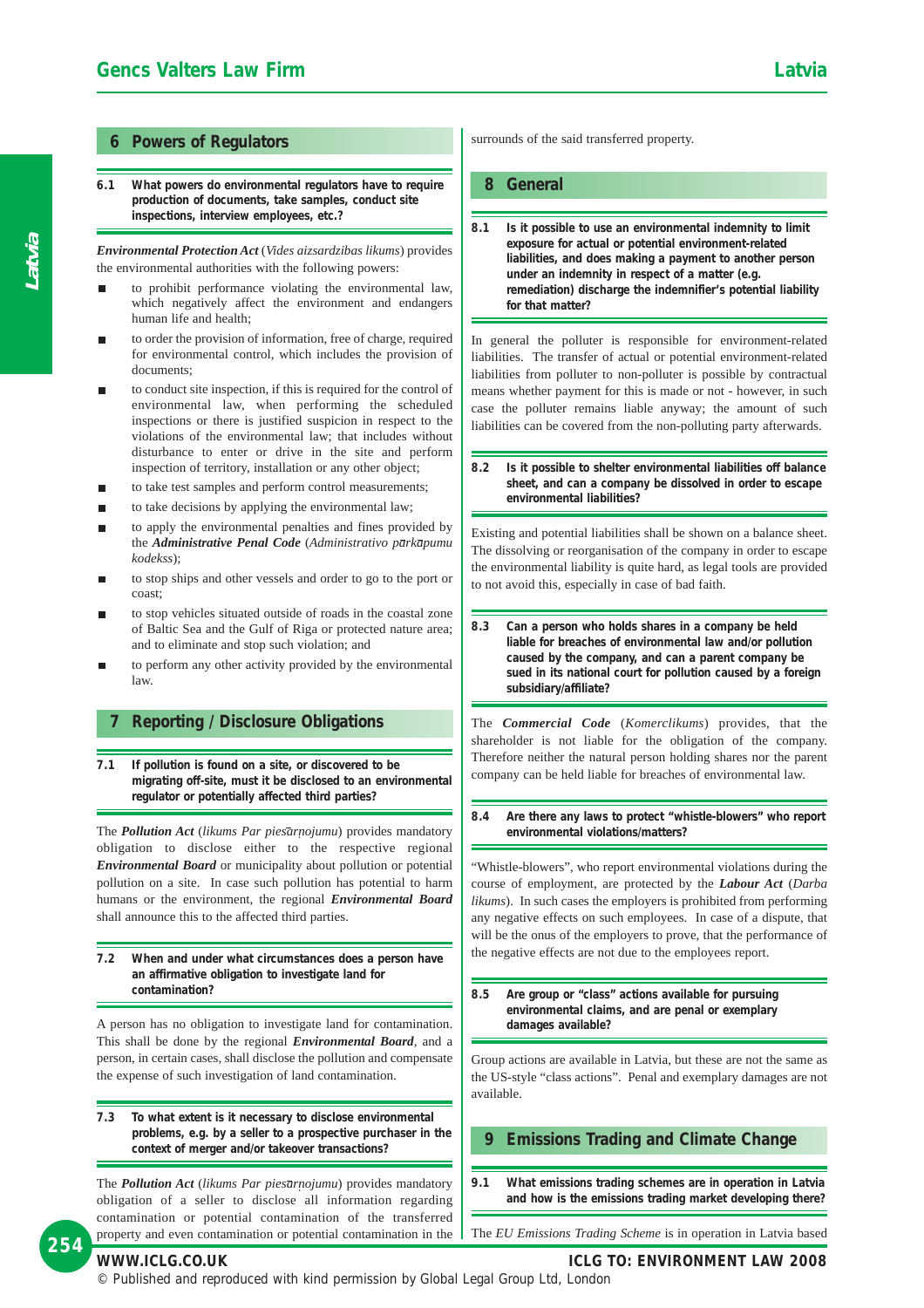on the *EC Directive 2003/87/EC*. The emissions trade market is developing separate deals between the parties by agreeing the price and registering the transfer of emissions at the register kept by the *Latvian Environment, geology and meteorology agency* (*Latvijas* Vides, *ģeoloģijas un meteoroloģijas aģentūra*).

#### **10 Asbestos**

**10.1 Is Latvia likely to follow the experience of the US in terms of asbestos litigation?** 

Latvia is quite unlikely to follow the experience of the US in terms of asbestos litigation, as "class actions" and contingency fee arrangements are usually unused in practice and punitive damages are absent completely.

**10.2 What are the duties of owners/occupiers of premises in relation to asbestos on site?** 

The *Regulations No 332 of 29.04.2006*. provides duties for persons operating with asbestos and management of asbestos waste. In general, the permission shall be obtained, where the levels of asbestos emissions and conditions of operations are stipulated. Requirements of management of asbestos waste are to eliminate the appearance dust and fibres of the asbestos in the environment.

#### **11 Environmental Insurance Liabilities**

**11.1 What types of environmental insurance are available in the market, and how big a role does environmental risks insurance play in Latvia?**

For the moment there is no environmental insurance in Latvia. There are certain spheres, where the insurance of civil liability regarding to the damage to the environment is mandatory - as to

vehicles and hydro electrical power plants. However, in general voluntary insurance of civil liability in this respect is an exception rather than an ordinary practice.

**11.2 What is the environmental insurance claims experience in Latvia?**

For the moment there is no experience of environmental insurance claims in Latvia.

#### **12 Updates**

**12.1 Please provide, in no more than 300 words, a summary of any new cases, trends and developments in Environment Law in Latvia.**

There are two main trends in the Environmental Law of Latvia. The first one is in favour of business, but the second one has a negative effect. The first development is the legislation work to facilitate the administrative burden for the businesses. That is to lessen costs and ease the procedures for obtaining environmental permits/licences and for provision of the environmental reports. Recently the amendments to the *Environmental Impact Assessment Act* (*likums Par ietekmes uz vidi novertejumu*) are being prepared by the Ministry of Environment in this respect. Secondly, the Ministry of Environment finds it very useful to increase the rates of natural resource tax to reduce some kinds of pollution. Recently the natural resource tax rate was increased for the packaging bags used in retail stores. That already has an effect that several retail chains stopped to provide the packaging bags for costumers free of charge. The Ministry of Environment states, that in case the effect will not be more satisfactory, the tax rates will be increased even more, or the legal ban will be established to prohibit retail businesses from providing packaging bags free of charge for their costumers.

**255**